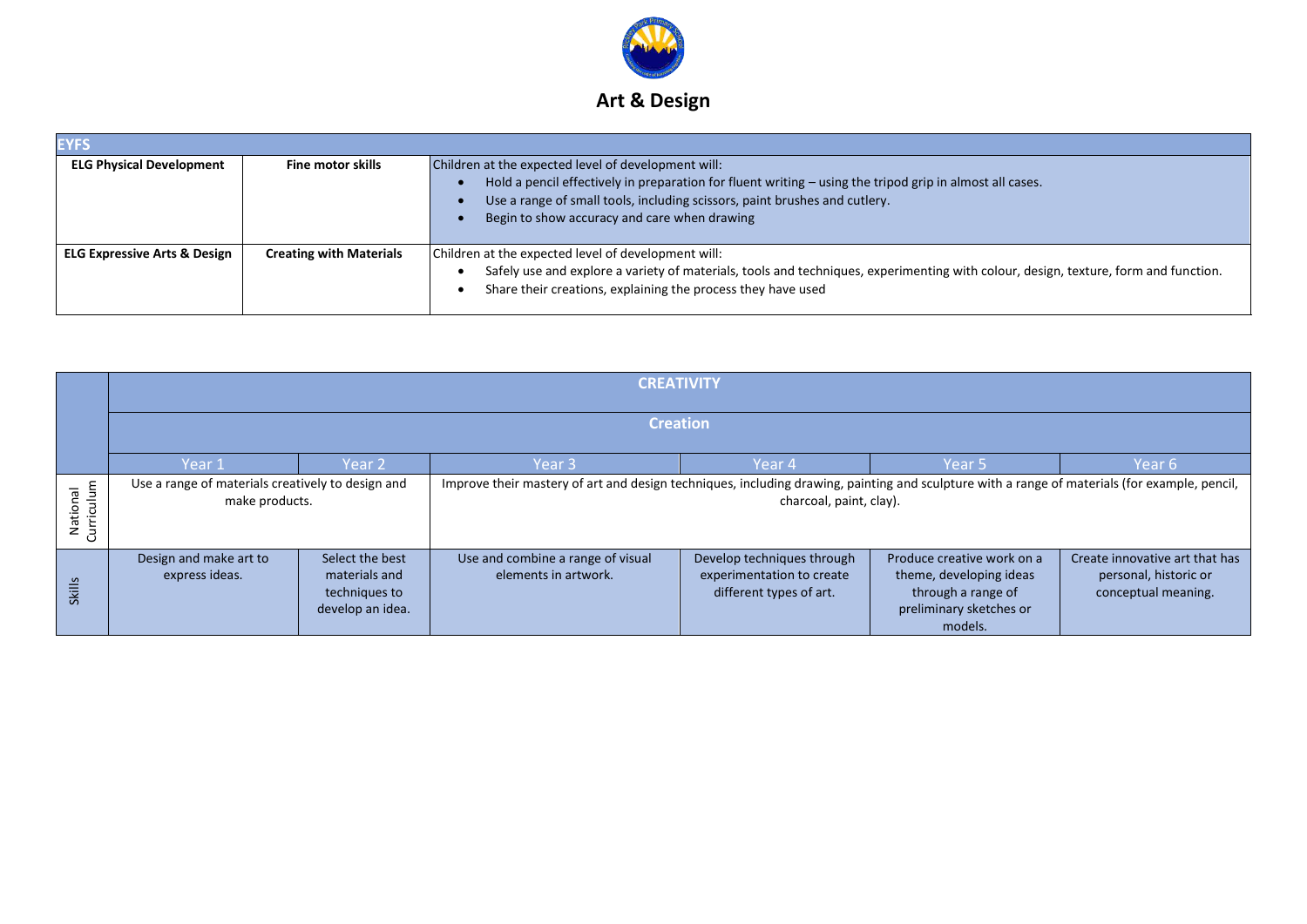

|                  | Ideas can be created through   | Materials and            | Visual elements include colour, line, | Materials, techniques and      | Preliminary sketches and       | In conceptual art, the idea or |
|------------------|--------------------------------|--------------------------|---------------------------------------|--------------------------------|--------------------------------|--------------------------------|
|                  | observation (looking closely), | techniques that are      | shape, form, pattern and tone.        | visual elements, such as line, | models are usually simple line | concept behind a piece of art  |
|                  | imagination (creating pictures | well suited to           |                                       | tone, shape, pattern, colour   | drawings or trial pieces of    | is more important than the     |
|                  | in the mind) and memory        | different tasks          |                                       | and form, can be combined to   | sculpture that are created to  | look of the final piece.       |
|                  | (remembering experiences       | include ink; smooth      |                                       | create a range of effects.     | explore ideas and techniques   |                                |
|                  | from the past).                | paper and                |                                       |                                | and plan what a final piece of |                                |
|                  |                                | polystyrene blocks       |                                       |                                | art will look like.            |                                |
|                  |                                | for printing; hard       |                                       |                                |                                |                                |
| Knowledge        |                                | and black pencils        |                                       |                                |                                |                                |
|                  |                                | and cartridge paper      |                                       |                                |                                |                                |
|                  |                                | for drawing lines        |                                       |                                |                                |                                |
|                  |                                | and shading; poster      |                                       |                                |                                |                                |
|                  |                                | paints, large            |                                       |                                |                                |                                |
|                  |                                | brushes and thicker      |                                       |                                |                                |                                |
|                  |                                | paper for large,         |                                       |                                |                                |                                |
|                  |                                | vibrant paintings        |                                       |                                |                                |                                |
|                  |                                | and clay, clay tools     |                                       |                                |                                |                                |
|                  |                                | and slip for             |                                       |                                |                                |                                |
|                  |                                | sculpting.               |                                       |                                |                                |                                |
|                  | Paws and claws                 | Dragons                  | Hakuna Matata                         | Amasia                         | Dragon Dynasty                 | Peace in out time?             |
|                  | Big Lights, Big City           | Celebrations             | I do like to be by the seaside.       |                                | Eureka                         | Tiempo de fiesta               |
|                  | Moon zoom                      | Light and Dark           | Scrapheap challenge.                  |                                |                                |                                |
|                  | Splendid skies                 | <b>Traditional Tales</b> |                                       |                                |                                |                                |
| Topic / Coverage | Growing                        | A pirate life for me     |                                       |                                |                                |                                |
|                  | Toys                           | All around the           |                                       |                                |                                |                                |
|                  |                                | world                    |                                       |                                |                                |                                |
|                  | Broad, narrow, smooth, tone    | Mixing, shades,          | Charcoal, grades, forms, proportion,  | Observe, review improve        | Visual images, tonal contrast, | Composition, light effects     |
| Vocab            |                                | constructing,            | emotion primary colours, secondary    | Variation in tone, colour      | mixed media, blending, single  |                                |
|                  |                                | natural, manmade         | colours, shading                      | washes,                        | focal point, watercolours      |                                |

|                    | Generation of ideas |                                                                  |        |                                                                                           |        |        |  |
|--------------------|---------------------|------------------------------------------------------------------|--------|-------------------------------------------------------------------------------------------|--------|--------|--|
|                    | Year 1              | Year 2                                                           | Year 3 | Year 4                                                                                    | Year 5 | Year 6 |  |
| $\overline{B}$ .   |                     | Produce creative work, exploring their ideas and recording their |        | Create sketchbooks to record their observations and use them to review and revisit ideas. |        |        |  |
| lati<br><u>z ල</u> | experiences         |                                                                  |        |                                                                                           |        |        |  |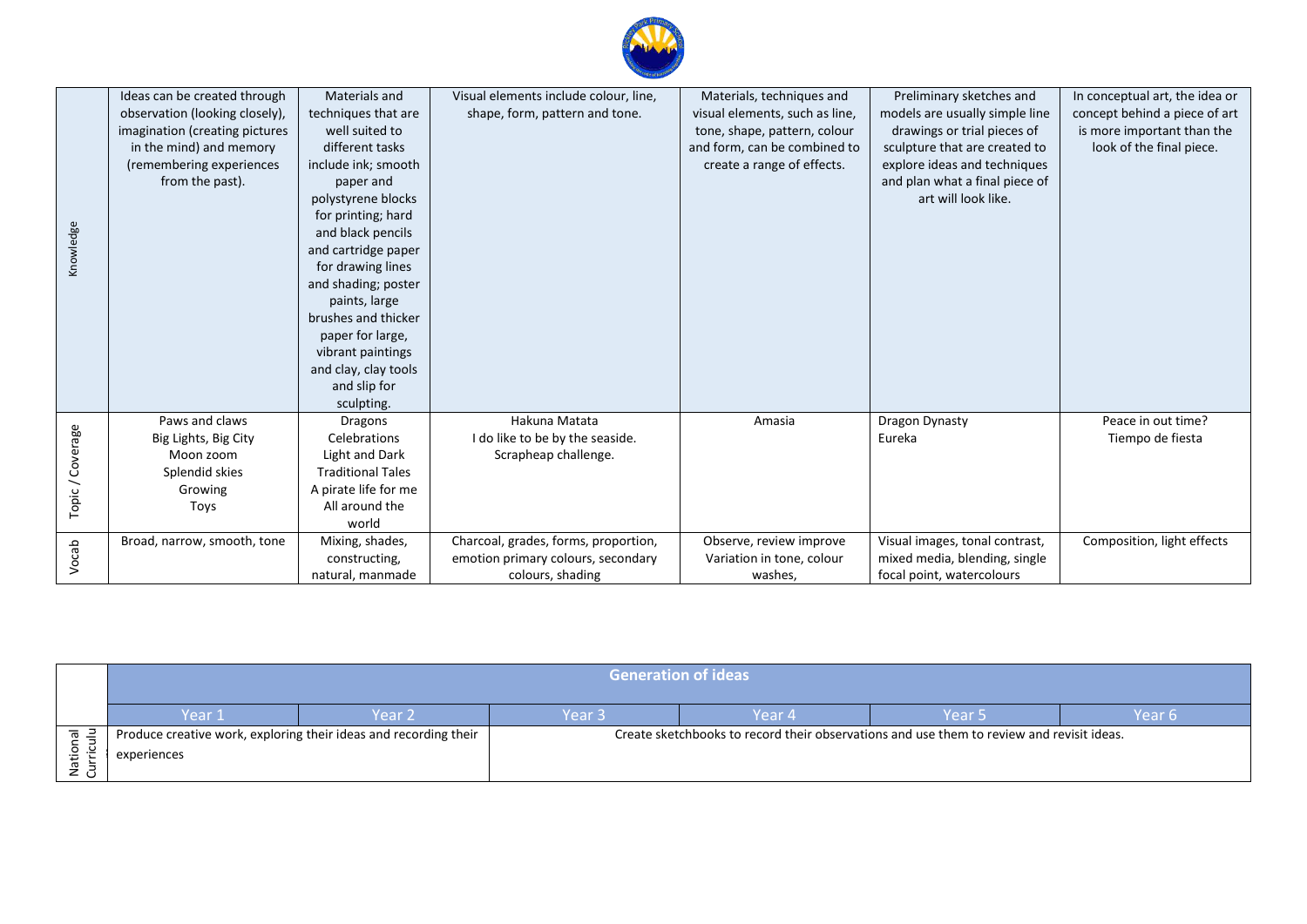

| <b>Skills</b>    | Communicate their ideas<br>simply before creating<br>artwork.                                                   | Make simple sketches to<br>explore and develop ideas                                                    | Use preliminary sketches in a<br>sketchbook to communicate<br>an idea or experiment with a<br>technique.                                                          | Create a series of sketches<br>over time to develop ideas on<br>a theme or mastery of a<br>technique. | Review and revisit ideas and<br>sketches to improve and<br>develop ideas                                                                                                                       | Gather, record and develop<br>information from a range of<br>sources to create a mood<br>board or montage to inform<br>their thinking about a piece of<br>art.                                                                                     |
|------------------|-----------------------------------------------------------------------------------------------------------------|---------------------------------------------------------------------------------------------------------|-------------------------------------------------------------------------------------------------------------------------------------------------------------------|-------------------------------------------------------------------------------------------------------|------------------------------------------------------------------------------------------------------------------------------------------------------------------------------------------------|----------------------------------------------------------------------------------------------------------------------------------------------------------------------------------------------------------------------------------------------------|
| Knowledge        | Discussion and initial sketches<br>can be used to communicate<br>ideas and are part of the<br>artistic process. | A sketch is a quickly-produced<br>or unfinished drawing, which<br>helps artists develop their<br>ideas. | Preliminary sketches are quick<br>drawings that can be used to<br>inspire a final piece of<br>artwork. They are often line<br>drawings that are done in<br>pencil | Artists use sketching to<br>develop an idea over time.                                                | Ways to review and revisit<br>ideas include annotating<br>sketches and sketchbook<br>pages, practising and refining<br>techniques and making<br>models or prototypes of the<br>finished piece. | A mood board is an<br>arrangement of images,<br>materials, text and pictures<br>that can show ideas or<br>concepts. A montage is a set<br>of separate images that are<br>related to each other and<br>placed together to create a<br>single image. |
|                  | Paws and claws<br>Big Lights, Big City                                                                          | Dragons<br>Celebrations                                                                                 | Hakuna Matata<br>I do like to be by the seaside.                                                                                                                  | Amasia                                                                                                | Dragon Dynasty<br>Eureka                                                                                                                                                                       | Peace in our time?<br>Tiempo de fiesta                                                                                                                                                                                                             |
| Topic / Coverage | Moon zoom<br>Splendid skies                                                                                     | Light and Dark<br><b>Traditional Tales</b>                                                              | Scrapheap challenge.                                                                                                                                              |                                                                                                       |                                                                                                                                                                                                |                                                                                                                                                                                                                                                    |
|                  | Growing<br>Toys                                                                                                 | A pirate life for me<br>All around the world                                                            |                                                                                                                                                                   |                                                                                                       |                                                                                                                                                                                                |                                                                                                                                                                                                                                                    |
| Vocab            | Broad, narrow, smooth, tone                                                                                     | Mixing, shades, constructing,<br>natural, manmade                                                       | Charcoal, grades, forms,<br>proportion, emotion primary<br>colours, secondary colours,<br>shading                                                                 | Observe, review improve<br>Variation in tone, colour<br>washes,                                       | Visual images, tonal contrast,<br>mixed media, blending, single<br>focal point, watercolours                                                                                                   | Composition, light effects                                                                                                                                                                                                                         |

|      | <b>Evaluate</b> |        |                   |                                                                                  |        |        |  |
|------|-----------------|--------|-------------------|----------------------------------------------------------------------------------|--------|--------|--|
|      | Year 1          | Year 2 | Year <sub>3</sub> | Year 4                                                                           | Year 5 | Year 6 |  |
| ್ರ ರ |                 |        |                   | Evaluate and analyse creative works using the language of art, craft and design. |        |        |  |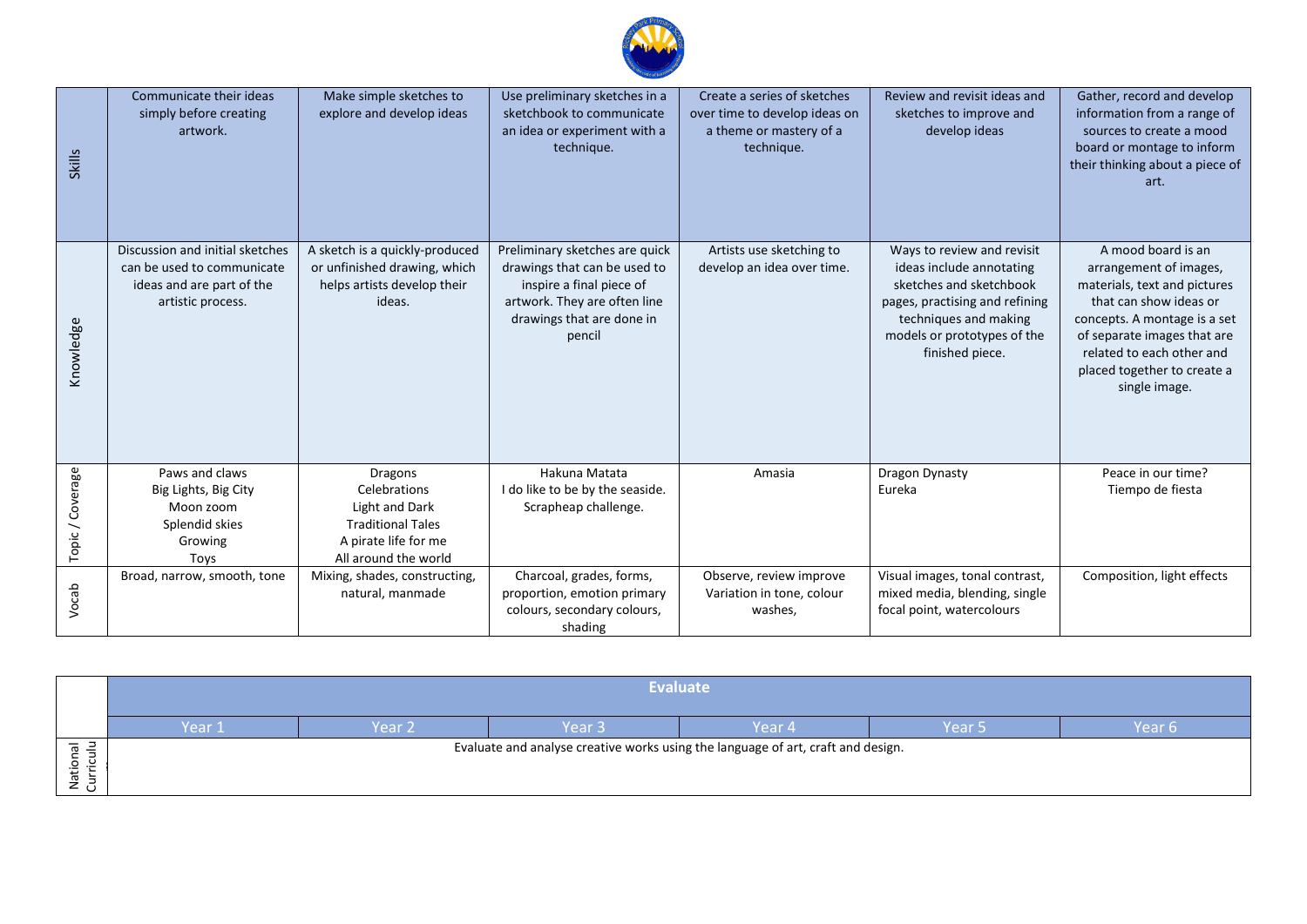

| <b>Skills</b>    | Say what they like about their<br>own or others' work using<br>simple artistic vocabulary.                                                                        | Analyse and evaluate their<br>own and others' work using<br>artistic vocabulary.                                                    | Make suggestions for ways to<br>adapt and improve a piece of<br>artwork                                                                                                                                                                         | Give constructive feedback to<br>others about ways to improve<br>a piece of artwork.                                                                                                                                 | Compare and comment on<br>the ideas, methods and<br>approaches in their own and<br>others' work.                                                            | Adapt and refine artwork in<br>light of constructive feedback<br>and reflection.                                                                                                                                                                                                                                                        |
|------------------|-------------------------------------------------------------------------------------------------------------------------------------------------------------------|-------------------------------------------------------------------------------------------------------------------------------------|-------------------------------------------------------------------------------------------------------------------------------------------------------------------------------------------------------------------------------------------------|----------------------------------------------------------------------------------------------------------------------------------------------------------------------------------------------------------------------|-------------------------------------------------------------------------------------------------------------------------------------------------------------|-----------------------------------------------------------------------------------------------------------------------------------------------------------------------------------------------------------------------------------------------------------------------------------------------------------------------------------------|
| Knowledge        | Aspects of artwork that can<br>be discussed include subject<br>matter, use of colour and<br>shape, the techniques used<br>and the feelings the artwork<br>creates | Aspects of artwork to analyse<br>and evaluate include subject<br>matter, colour, shape, form<br>and texture.                        | Suggestions for improving or<br>adapting artwork could<br>include aspects of the subject<br>matter, structure and<br>composition; the execution of<br>specific techniques or the<br>uses of colour, line, texture,<br>tone, shadow and shading. | Constructive feedback<br>highlights strengths and<br>weaknesses and provides<br>information and instructions<br>aimed at improving one or<br>two aspects of the artwork,<br>which will improve the overall<br>piece. | Ideas are the new thoughts<br>and messages that artists<br>have put into their work.<br>Methods and approaches are<br>the techniques used to create<br>art. | Strategies used to provide<br>constructive feedback and<br>reflection in art include using<br>positive statements relating to<br>how the learning intentions<br>have been achieved; asking<br>questions about intent,<br>concepts and techniques used<br>and providing points for<br>improvement relating to the<br>learning intention. |
| Topic / Coverage | Paws and claws<br>Big Lights, Big City<br>Moon zoom<br>Splendid skies<br>Growing<br>Toys                                                                          | <b>Dragons</b><br>Celebrations<br><b>Light and Dark</b><br><b>Traditional Tales</b><br>A pirate life for me<br>All around the world | Hakuna Matata<br>I do like to be by the seaside.<br>Scrapheap challenge.                                                                                                                                                                        | All units                                                                                                                                                                                                            | All units                                                                                                                                                   | All units                                                                                                                                                                                                                                                                                                                               |
| Vocab            | I like<br>Own art                                                                                                                                                 | I like  because<br>Own art                                                                                                          | The best part of your art<br>work isbecause                                                                                                                                                                                                     | The best part of your artwork<br>isbecause<br>Next time try                                                                                                                                                          | Your artwork links to the art<br>question because one<br>improvement could be                                                                               | Your artwork links to the art<br>question becauseone<br>improvement could be this<br>will                                                                                                                                                                                                                                               |

| Malleable materials |                                                                     |        |                                                                                                                                                                          |        |        |  |
|---------------------|---------------------------------------------------------------------|--------|--------------------------------------------------------------------------------------------------------------------------------------------------------------------------|--------|--------|--|
| Year 1              | Year 2                                                              | Year 3 | Year 4                                                                                                                                                                   | Year 5 | Year 6 |  |
|                     | Use a range of materials creatively to design and make<br>products. |        | Improve their mastery of art and design techniques, including drawing, painting and sculpture with a range of materials<br>(for example, pencil, charcoal, paint, clay). |        |        |  |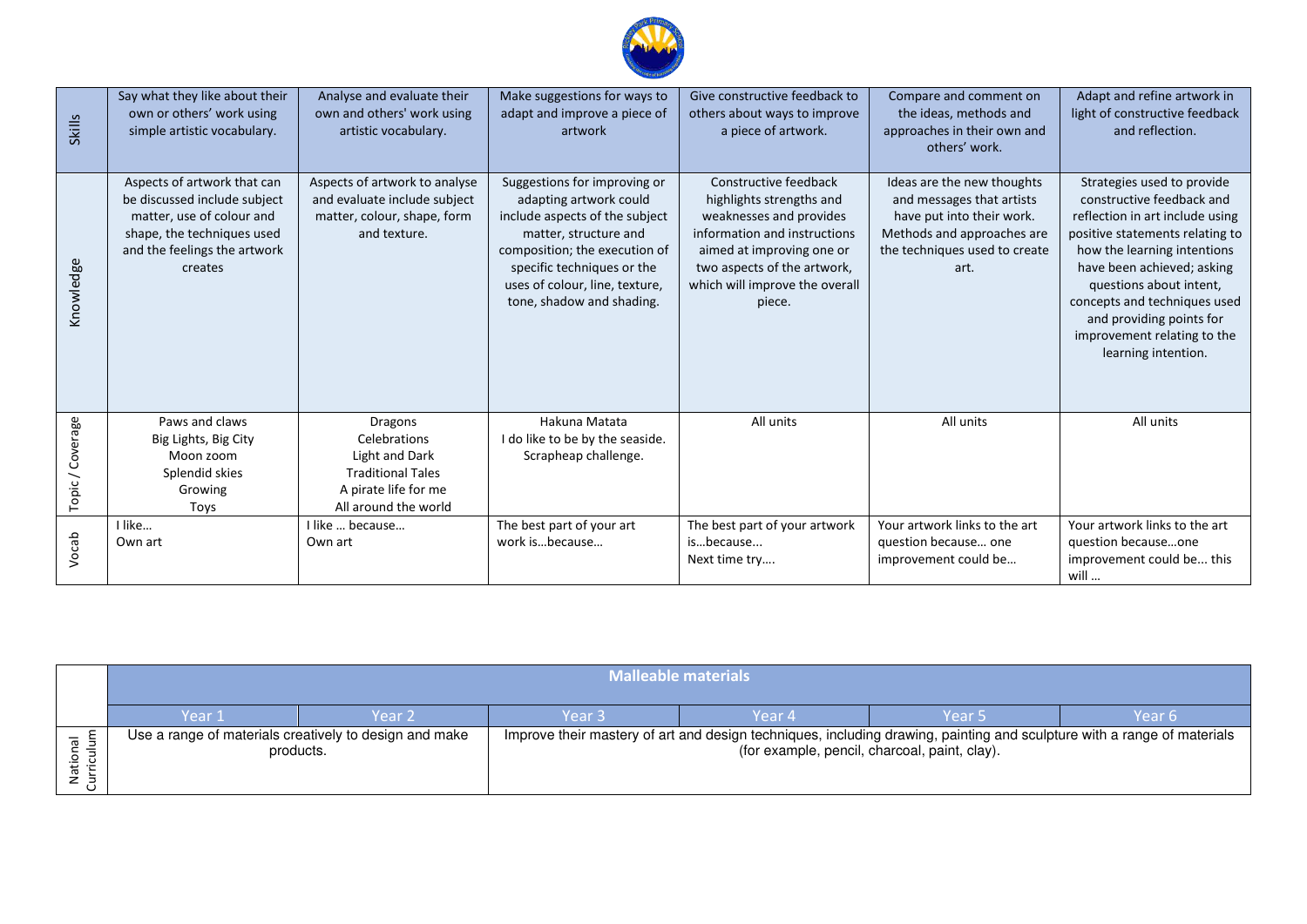

| <b>Skills</b>      | Manipulate malleable<br>materials by squeezing,<br>pinching, pulling, pressing,<br>rolling, modelling, flattening,<br>poking, squashing and<br>smoothing | Press objects into a malleable<br>material to make textures,<br>patterns and imprints. | Threading needles<br>Running stitch<br>Cross stitch<br>Casting o/off                                                                                                                                                                                                                                     | Use clay to create a detailed<br>3-D form.                                                                                                                                                                                                                   | Create a relief from using a<br>range of tools, techniques and<br>materials.                                                                                                                                                                                                                                         | Create a 3-D form using<br>malleable materials in the<br>style of a significant artist,<br>architect or designer. |
|--------------------|----------------------------------------------------------------------------------------------------------------------------------------------------------|----------------------------------------------------------------------------------------|----------------------------------------------------------------------------------------------------------------------------------------------------------------------------------------------------------------------------------------------------------------------------------------------------------|--------------------------------------------------------------------------------------------------------------------------------------------------------------------------------------------------------------------------------------------------------------|----------------------------------------------------------------------------------------------------------------------------------------------------------------------------------------------------------------------------------------------------------------------------------------------------------------------|-------------------------------------------------------------------------------------------------------------------|
| Knowledge          | Malleable materials include<br>rigid and soft materials, such<br>as clay, plasticine and salt<br>dough.                                                  |                                                                                        | Malleable materials, such as<br>clay, papier-mâché and<br>Modroc, are easy to change<br>into a new shape. Rigid<br>materials, such as cardboard,<br>wood or plastic, are more<br>difficult to change into a new<br>shape and may need to be cut<br>and joined together using a<br>variety of techniques. | Techniques used to create a<br>3-D form from clay include<br>coiling, pinching, slab<br>construction and sculpting.<br>Carving, slip and scoring can<br>be used to attach extra pieces<br>of clay. Mark making can be<br>used to add detail to 3-D<br>forms. | Relief sculpture projects from<br>a flat surface, such as stone.<br>High relief sculpture clearly<br>projects out of the surface<br>and can resemble a<br>freestanding sculpture. Low<br>relief, or bas-relief sculptures<br>do not project far out of the<br>surface and are visibly<br>attached to the background. | A 3-D form is a sculpture<br>made by carving, modelling,<br>casting or constructing.                              |
| Coverage<br>Topic/ | Growing<br>Toys                                                                                                                                          | A pirate life for me<br>All around the world                                           | Scrapheap challenge.                                                                                                                                                                                                                                                                                     |                                                                                                                                                                                                                                                              |                                                                                                                                                                                                                                                                                                                      |                                                                                                                   |
| Vocab              |                                                                                                                                                          |                                                                                        | Needle<br>Eye of needle<br><b>Binka</b><br>Running stitch<br>Cross stitch<br>Binka fabric<br>Casting on/off                                                                                                                                                                                              |                                                                                                                                                                                                                                                              |                                                                                                                                                                                                                                                                                                                      |                                                                                                                   |

|                        | <b>Paint</b>                                       |                                                                                                                      |                                                       |                                                                                                                                                                          |                                                                                                         |                                                                                                |  |  |
|------------------------|----------------------------------------------------|----------------------------------------------------------------------------------------------------------------------|-------------------------------------------------------|--------------------------------------------------------------------------------------------------------------------------------------------------------------------------|---------------------------------------------------------------------------------------------------------|------------------------------------------------------------------------------------------------|--|--|
|                        | Year 1                                             | Year 2                                                                                                               | Year 3                                                | Year 4                                                                                                                                                                   | Year 5                                                                                                  | Year 6                                                                                         |  |  |
| lulu<br>ಸ<br>ō<br>Nati |                                                    | Develop a wide range of art and design techniques in using<br>colour, pattern, texture, line, shape, form and space. |                                                       | Improve their mastery of art and design techniques, including drawing, painting and sculpture with a range of materials<br>(for example, pencil, charcoal, paint, clay). |                                                                                                         |                                                                                                |  |  |
| <b>Skills</b>          | Identify and use paints in the<br>primary colours. | Identify and mix secondary<br>colours.                                                                               | Identify, mix and use<br>contrasting coloured paints. | Identify, mix and use warm<br>and cool paint colours to<br>evoke warmth or coolness in a<br>painting.                                                                    | Mix and use tints and shades<br>of colours using a range of<br>different materials, including<br>paint. | Use colour palettes and<br>characteristics of an artistic<br>movement or artist in<br>artwork. |  |  |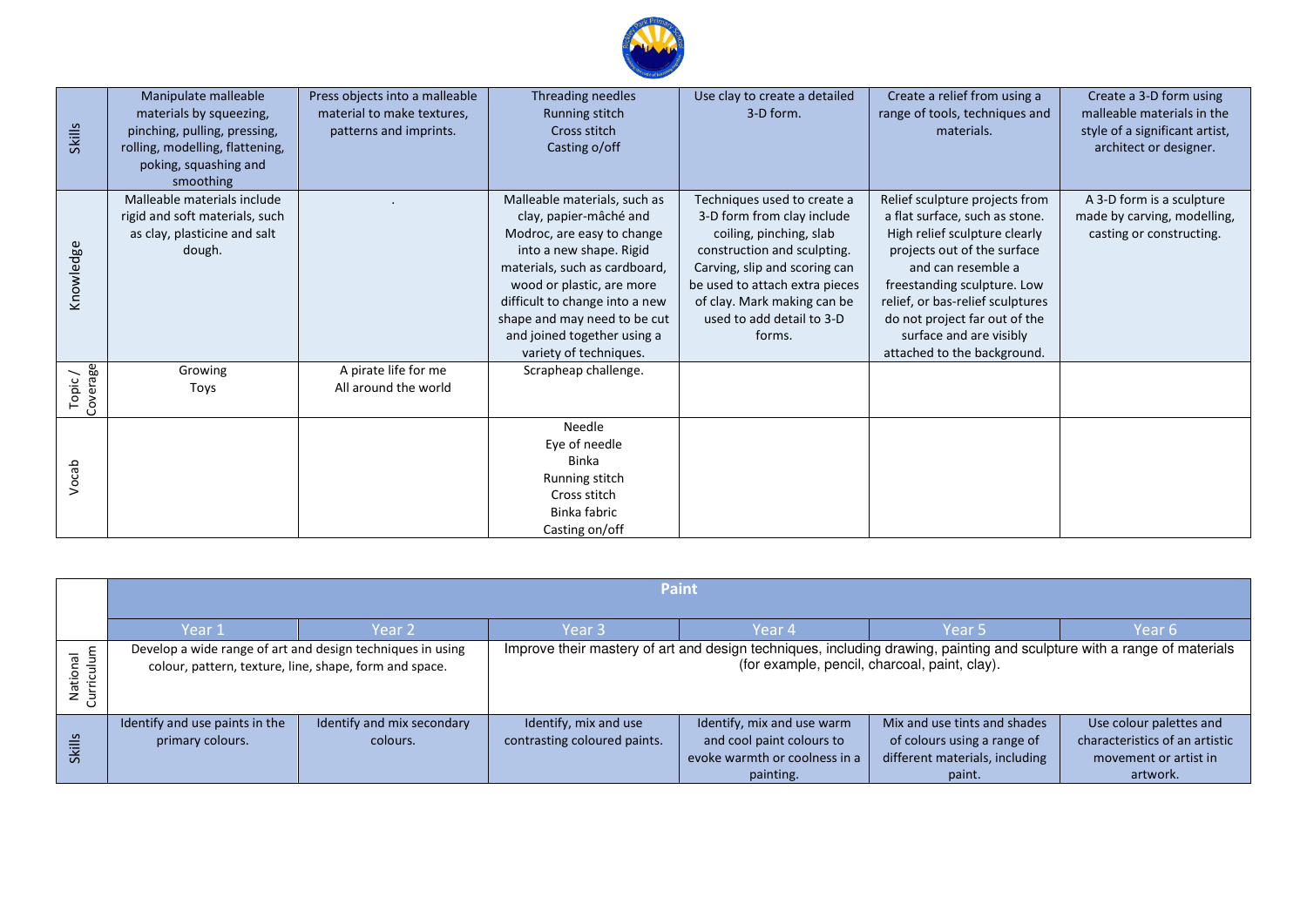

| Knowledge          | The primary colours are red,<br>yellow and blue. | The secondary colours are<br>green, purple and orange.<br>These colours can be made by<br>mixing primary colours<br>together | Examples of contrasting<br>colours include red and green,<br>blue and orange, purple<br>(violet) and yellow. They are<br>obviously different to one<br>another and are opposite<br>each other on the colour<br>wheel. | Warm colours include orange,<br>yellow and red. They remind<br>the viewer of heat, fire and<br>sunlight. They can make<br>people feel happy and they<br>look like they are in the<br>foreground of a picture. Cool<br>colours include blue, green<br>and magenta. Cool colours<br>remind the viewer of water,<br>ice, snow and the sky. They<br>can make people feel calm or<br>lonely and they recede into<br>the background of a picture. | A tint is a colour mixed with<br>white, which increases<br>lightness, and a shade is a<br>colour mixed with black,<br>which increases darkness. | A 3-D form is a sculpture<br>made by carving, modelling,<br>casting or constructing. |
|--------------------|--------------------------------------------------|------------------------------------------------------------------------------------------------------------------------------|-----------------------------------------------------------------------------------------------------------------------------------------------------------------------------------------------------------------------|---------------------------------------------------------------------------------------------------------------------------------------------------------------------------------------------------------------------------------------------------------------------------------------------------------------------------------------------------------------------------------------------------------------------------------------------|-------------------------------------------------------------------------------------------------------------------------------------------------|--------------------------------------------------------------------------------------|
| Topic/<br>Coverage | Moon zoom<br>Splendid Skies                      | Light and dark                                                                                                               | Scrapheap challenge.<br>Hakuna Mutata<br>I do like to be beside the<br>seaside.                                                                                                                                       | Amazia<br><b>Epic Empires</b><br>Incredible industries                                                                                                                                                                                                                                                                                                                                                                                      | Eureka<br>Dragon Dynasty                                                                                                                        | Peace in our time?                                                                   |

|                 | <b>Pencil, Ink, Charcoal and Pen</b>                            |                                                            |                                                                                             |                                                                                                                         |                                                                                       |                                           |  |
|-----------------|-----------------------------------------------------------------|------------------------------------------------------------|---------------------------------------------------------------------------------------------|-------------------------------------------------------------------------------------------------------------------------|---------------------------------------------------------------------------------------|-------------------------------------------|--|
|                 | Year 1                                                          | Year 2                                                     | Year 3                                                                                      | Year 4                                                                                                                  | Year 5                                                                                | Year 6                                    |  |
| 훈 를<br><u>ب</u> | colour, pattern, texture, line, shape, form and space.          | Develop a wide range of art and design techniques in using |                                                                                             | Improve their mastery of art and design techniques, including drawing, painting and sculpture with a range of materials | (for example, pencil, charcoal, paint, clay).                                         |                                           |  |
| <b>Skills</b>   | Use soft and hard pencils to<br>create different types of line. |                                                            | Add tone to a drawing by<br>using linear and cross<br>hatching, scumbling and<br>stippling. | Use the properties of pen, ink<br>and charcoal to create a range<br>of effects in drawing.                              | Use pen and ink (ink wash) to<br>add perspective, light and<br>shade to a composition | Use line and tone to draw<br>perspective. |  |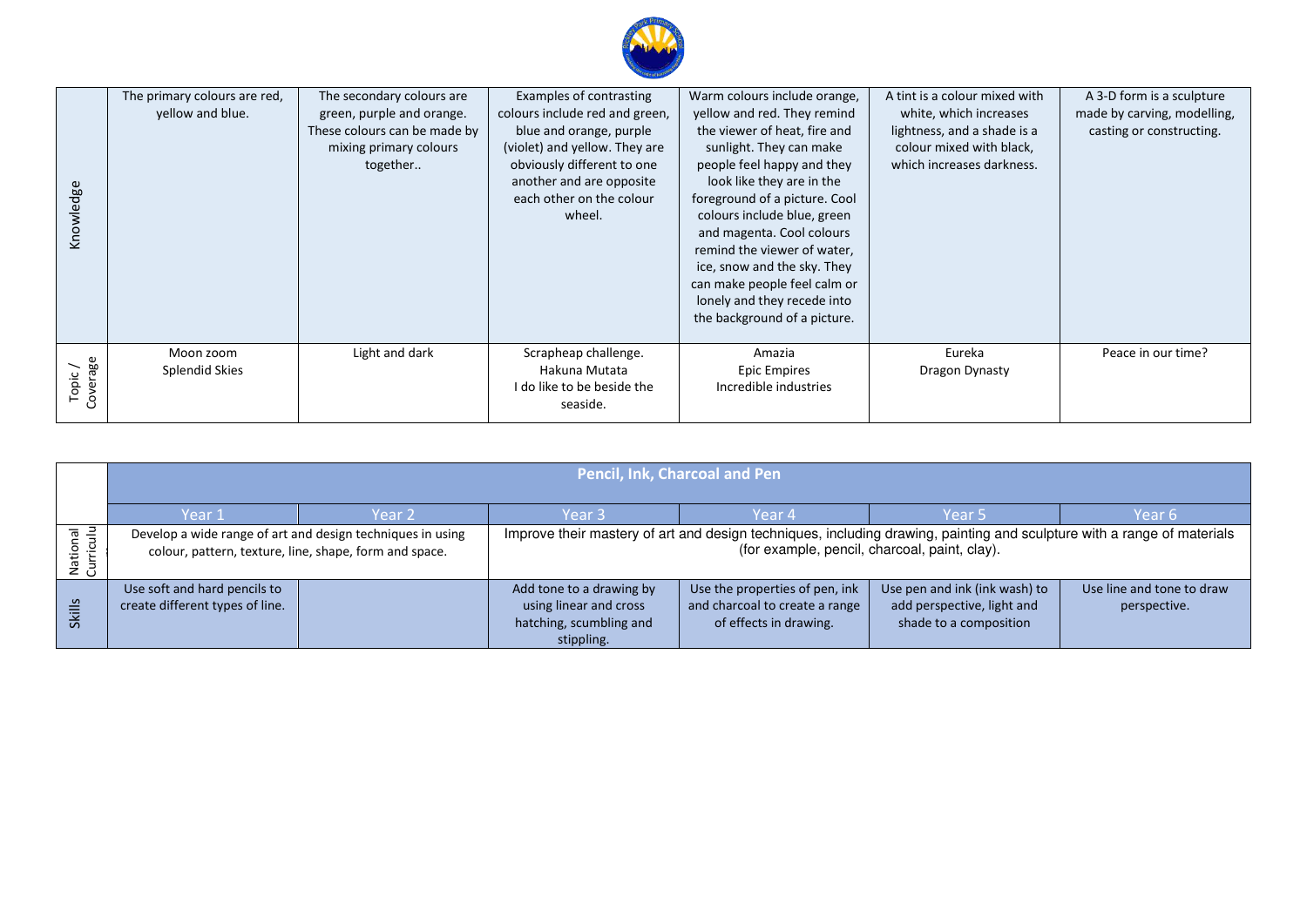| Knowledge          | Soft pencils create darker<br>lines and are marked with a B<br>for black. Hard pencils create<br>lighter lines and are marked<br>with an H for hard. Different<br>types of line include zigzag,<br>wavy, curved, thick and thin. |                                                                  | Hatching, cross-hatching and<br>shading are techniques artists<br>use to add texture and form. | Pen and ink create dark lines<br>that strongly contrast with<br>white paper. Pen and ink<br>techniques include hatching<br>(drawing straight lines in the<br>same direction to fill in an<br>area), cross-hatching (layering<br>lines of hatching in different<br>directions), random lines<br>(drawing lines of a variety of<br>shapes and lengths) and<br>stippling (using small dots).<br>Light tones are created when<br>lines or dots are drawn<br>further apart and dark tones<br>are created when lines or dots<br>are drawn closer together. | Ink wash is a mixture of India<br>ink and water, which is<br>applied to paper using a<br>brush. Adding different<br>amounts of water changes the<br>shade of the marks made. Ink<br>wash can be used to create a<br>tonal perspective, light and<br>shade. | Line is the most basic element<br>of drawing and can be used to<br>create outlines, contour lines<br>to make images three-<br>dimensional and for shading<br>in the form of cross-hatching.<br>Tone is the relative lightness<br>and darkness of a colour.<br>Different types of perspective<br>include one-point perspective<br>(one vanishing point on the<br>horizon line), two-point<br>perspective (two vanishing<br>points on the horizon line)<br>and three-point perspective<br>(two vanishing points on the<br>horizon line and one below<br>the ground, which is usually<br>used for images of tall<br>buildings seen from above). |
|--------------------|----------------------------------------------------------------------------------------------------------------------------------------------------------------------------------------------------------------------------------|------------------------------------------------------------------|------------------------------------------------------------------------------------------------|------------------------------------------------------------------------------------------------------------------------------------------------------------------------------------------------------------------------------------------------------------------------------------------------------------------------------------------------------------------------------------------------------------------------------------------------------------------------------------------------------------------------------------------------------|------------------------------------------------------------------------------------------------------------------------------------------------------------------------------------------------------------------------------------------------------------|----------------------------------------------------------------------------------------------------------------------------------------------------------------------------------------------------------------------------------------------------------------------------------------------------------------------------------------------------------------------------------------------------------------------------------------------------------------------------------------------------------------------------------------------------------------------------------------------------------------------------------------------|
| Coverage<br>Topic, | Paws and claws<br>Big Lights, Big City                                                                                                                                                                                           | Line drawings can be taught<br>when sketching in most<br>topics. | <b>Dragons</b><br>Celebrations                                                                 | Incredible Industries                                                                                                                                                                                                                                                                                                                                                                                                                                                                                                                                | Line drawings can be taught<br>when sketching in most<br>topics.                                                                                                                                                                                           | Line drawings can be taught<br>when sketching in most<br>topics.                                                                                                                                                                                                                                                                                                                                                                                                                                                                                                                                                                             |
| Vocab              |                                                                                                                                                                                                                                  |                                                                  |                                                                                                |                                                                                                                                                                                                                                                                                                                                                                                                                                                                                                                                                      |                                                                                                                                                                                                                                                            |                                                                                                                                                                                                                                                                                                                                                                                                                                                                                                                                                                                                                                              |

|                                                 | <b>Printing</b>                                                                                                      |                                                                                                          |                                                                                                                                                                          |        |                   |        |  |
|-------------------------------------------------|----------------------------------------------------------------------------------------------------------------------|----------------------------------------------------------------------------------------------------------|--------------------------------------------------------------------------------------------------------------------------------------------------------------------------|--------|-------------------|--------|--|
|                                                 | Year 1                                                                                                               | Year 2                                                                                                   | Year 3                                                                                                                                                                   | Year 4 | Year <sub>5</sub> | Year 6 |  |
| iculum<br>$\overline{\sigma}$<br>Nation<br>Curr | Develop a wide range of art and design techniques in using<br>colour, pattern, texture, line, shape, form and space. |                                                                                                          | Improve their mastery of art and design techniques, including drawing, painting and sculpture with a range of materials (for<br>example, pencil, charcoal, paint, clay). |        |                   |        |  |
| Skills                                          | Make simple prints and<br>patterns using a range of<br>liquids including ink and paint.                              | Use the properties of various<br>materials, such as clay or<br>polystyrene, to develop a<br>block print. | Make a two-colour print.                                                                                                                                                 |        |                   |        |  |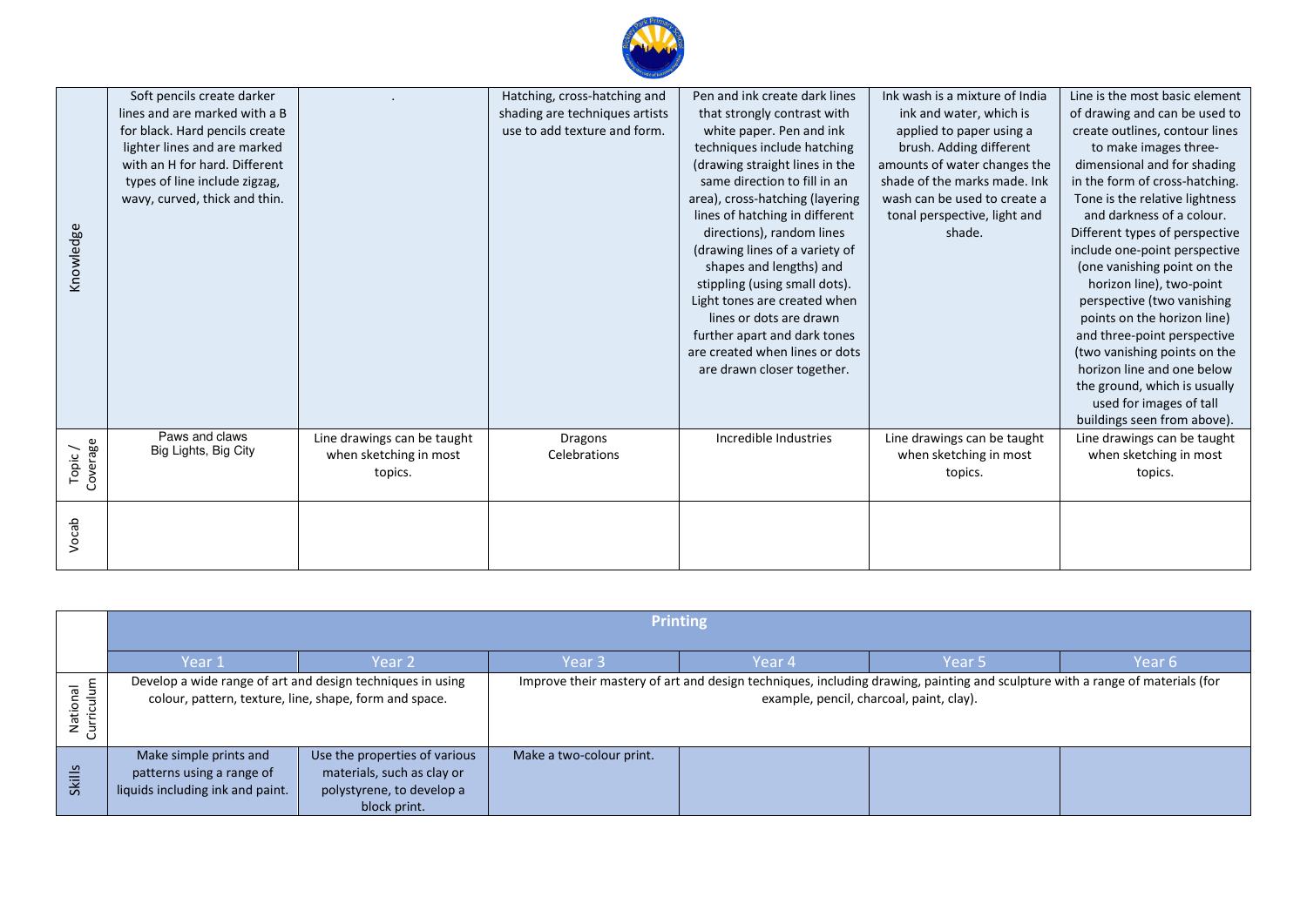| Knowledge      | A print is a shape or image<br>that has been made by<br>transferring paint, fabric<br>paint, ink or other media from<br>one surface to another. | . A block print is made when a<br>pattern is carved or engraved<br>onto a surface, such as clay or<br>polystyrene, covered with ink,<br>and then pressed onto paper<br>or fabric to transfer the ink.<br>The block can be repeatedly<br>used, creating a repeating<br>pattern. | A two-colour print can be<br>made in different ways, such<br>as by inking a roller with two<br>different colours before<br>transferring it onto a block,<br>creating a full print then<br>masking areas of the printing<br>block before printing again<br>with a different colour or<br>creating a full print then<br>cutting away areas of the<br>printing block before printing<br>again. |  |  |  |
|----------------|-------------------------------------------------------------------------------------------------------------------------------------------------|--------------------------------------------------------------------------------------------------------------------------------------------------------------------------------------------------------------------------------------------------------------------------------|---------------------------------------------------------------------------------------------------------------------------------------------------------------------------------------------------------------------------------------------------------------------------------------------------------------------------------------------------------------------------------------------|--|--|--|
| Topic/Coverage | Paws and claws<br>Big Lights, Big City<br>Moon zoom<br>Splendid skies<br>Growing<br>Toys                                                        | A pirate life for me<br>All around the world                                                                                                                                                                                                                                   | Hakuna Mutata                                                                                                                                                                                                                                                                                                                                                                               |  |  |  |
| Vocab          |                                                                                                                                                 |                                                                                                                                                                                                                                                                                |                                                                                                                                                                                                                                                                                                                                                                                             |  |  |  |

|                            | <b>SIGNIFICANCE</b>                                                                                                                                                                                           |                                                                                      |                                                                         |                                                                                                               |                                                                                             |                                                                                                                                                       |  |
|----------------------------|---------------------------------------------------------------------------------------------------------------------------------------------------------------------------------------------------------------|--------------------------------------------------------------------------------------|-------------------------------------------------------------------------|---------------------------------------------------------------------------------------------------------------|---------------------------------------------------------------------------------------------|-------------------------------------------------------------------------------------------------------------------------------------------------------|--|
|                            | <b>Significant people, artwork and movements</b>                                                                                                                                                              |                                                                                      |                                                                         |                                                                                                               |                                                                                             |                                                                                                                                                       |  |
|                            | Year 1                                                                                                                                                                                                        | Year <sub>2</sub>                                                                    | Year 3                                                                  | Year 4                                                                                                        | Year <sub>5</sub>                                                                           | Year 6                                                                                                                                                |  |
| urriculum<br>National<br>ပ | Learn about the work of a range of artists, craft makers and<br>designers, describing the differences and similarities between<br>different practices and disciplines, and making links to their<br>own work. |                                                                                      | Learn about great artists, architects and designers in history.         |                                                                                                               |                                                                                             |                                                                                                                                                       |  |
| Skills                     | Describe and explore the<br>work of a significant artist.                                                                                                                                                     | Explain why a painting, piece<br>of artwork, body of work or<br>artist is important. | Work in the style of a<br>significant artist, architect or<br>designer. | Explain the significance of art,<br>architecture or design from<br>history and create work<br>inspired by it. | Investigate and develop<br>artwork using the<br>characteristics of an artistic<br>movement. | Explain the significance of<br>different artworks from a<br>range of times and cultures<br>and use elements of these to<br>create their own artworks. |  |